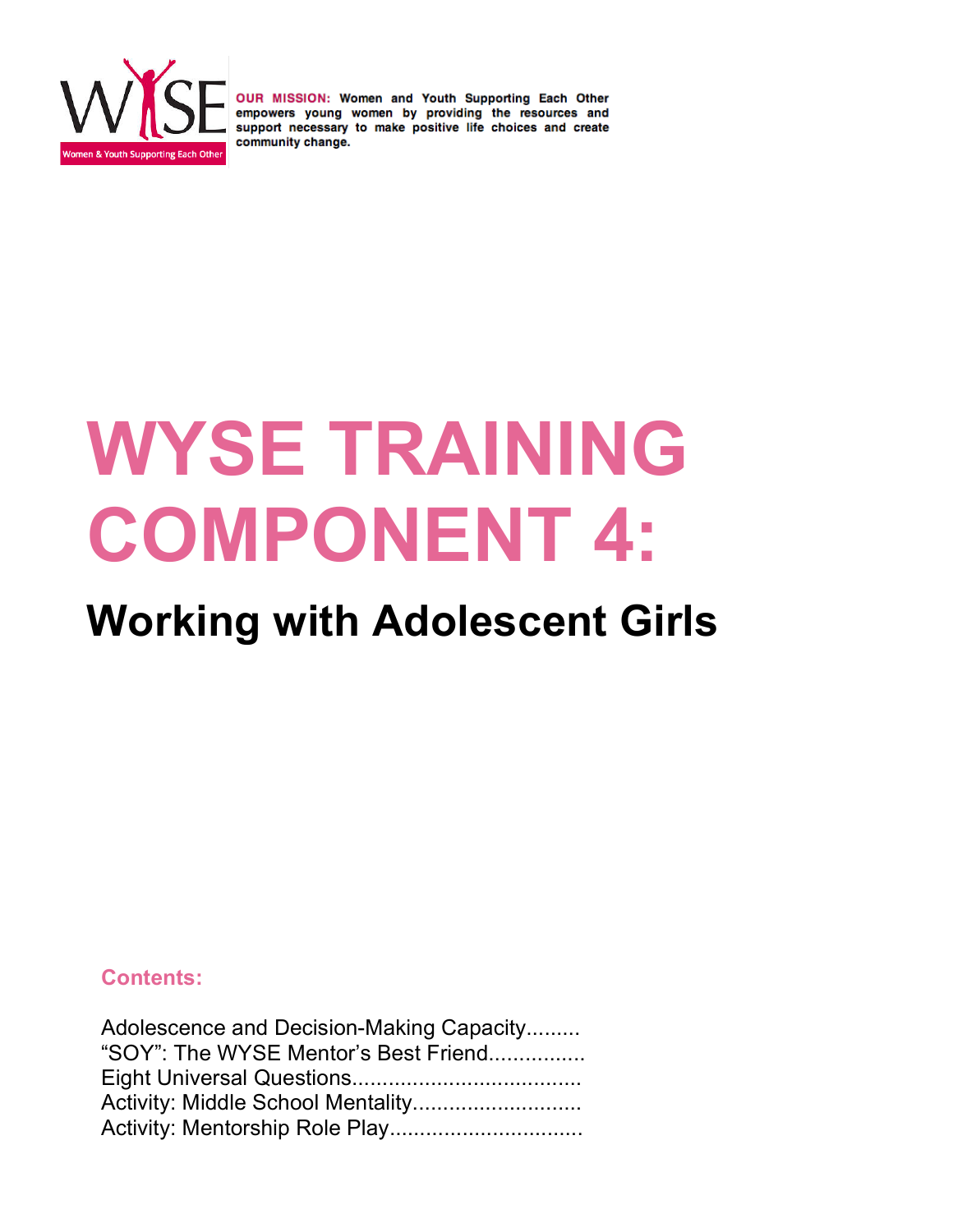

# **Adolescence and Decision-Making Capacity**

**Mentor Training Component: 4. Working with Adolescent Girls**

Key Theme: As mentors, it is important to acknowledge our own biases when it comes to helping our mentees think through conflicts and make healthy decisions. We are at a different stage in life from our mentees and must acknowledge our adult assumptions while relating to our own experiences during adolescence.

During adolescence, teens generally:

- Want to appear more mature
- Are sensation-seeking
- Perceive behaviors as less dangerous than do adults/parents
- Misperceive risks as being cumulative
- Overestimate their ability to identify/cope with danger
- Allow emotionality to affect their decision-making capacity (adolescents experience strong/fluctuating emotions)
- Are impacted by peer influence (influenced by what they THINK their peers are doing)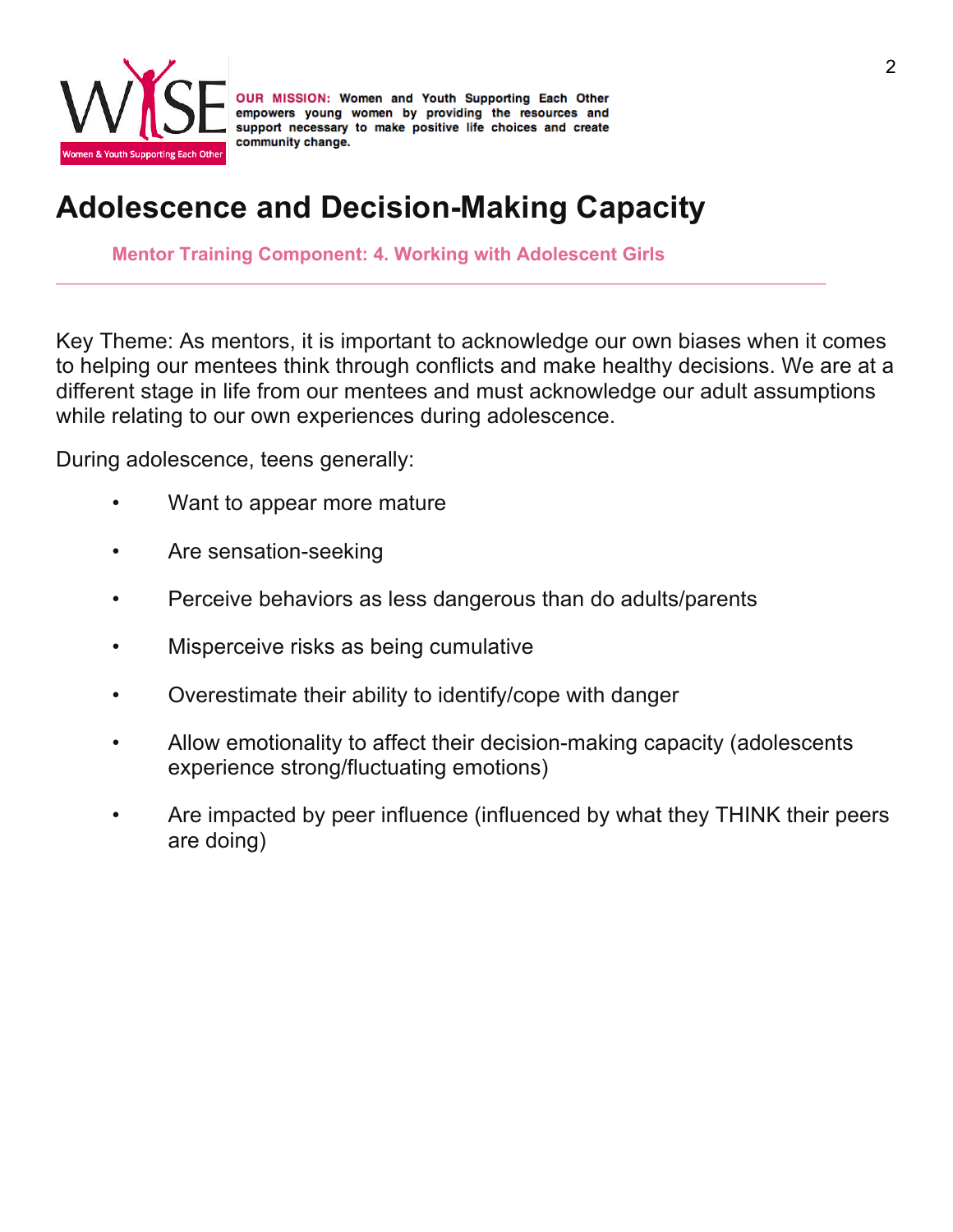

#### **Important Points for Discussion:**

#### **Reflect on your own experience in middle school.**

How did you identify yourself?

Who were your friends? Your crushes? Boyfriends or girlfriends?

What were your favorite activities?

How was your relationship with your family?

What major changes did you go through during that time?

## **Refraining from using judgment or "because I said so/because I'm older" logic with mentees**

#### **Relating to mentees without faking a shared experience**

It is tempting to try to relate directly to your mentee's life when they are going through a hard time, especially when you are first trying to establish a connection with them. However, you should never pretend or claim to have gone through an experience unless you have actually gone through it yourself. It is okay to admit you have never experienced a certain hardship or incident – you can still be a great resource to your mentee!

What are some ways you can relate to your mentee's life experiences without always relying on the "me too" approach?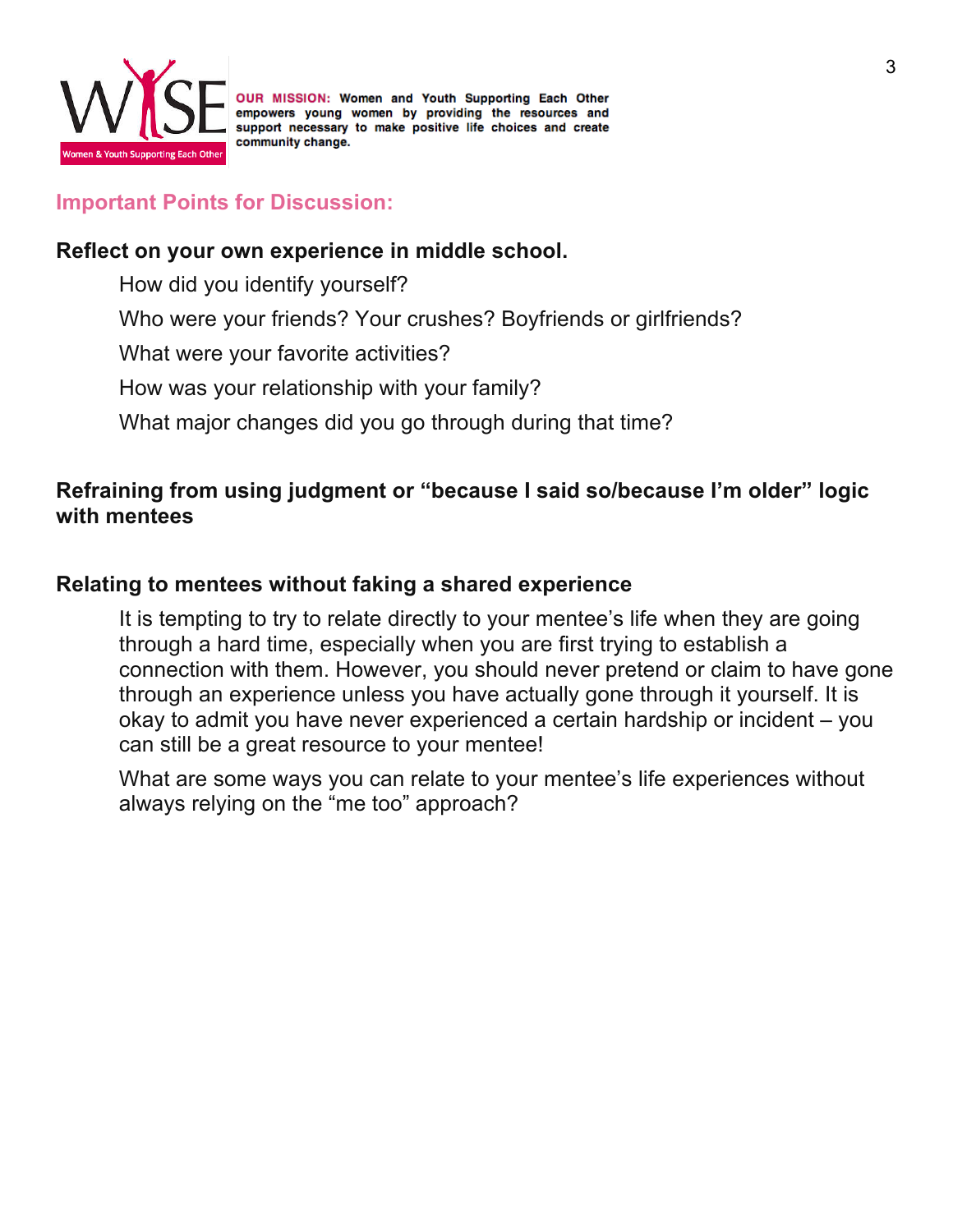

# **"SOY": THE WYSE MENTOR'S BEST FRIEND**

**Mentor Training Component: 4. Working with Adolescent Girls**

**"**

**Some people do it. Others don't. You decide what is right for you. "**

When a mentee asks for a mentor's experience, sometimes they are looking for validation in what decision they should make. The best strategy is to encourage mentees to evaluate what their own decision, especially in circumstances when the mentor is uncomfortable sharing their own experience.

### Sample Debrief Questions:

- What part does SOY play in ensuring that mentors stay a supportive figure in mentees lives, rather than an authoritative one?
- What sort of questions can be answered by utilizing SOY? (Drug use, alcohol use, sexual experience, questions on politics, sexuality, & the list goes on)

### **TAKEAWAYS:**

- Mentors must understand how and in what situations they should utilize SOY, the most important being as a useful alternative to telling mentees what to do and who to be.
- They must also understand that in no circumstance should they ever force an opinion on mentees, and SOY is a great way to avoid accidentally doing so.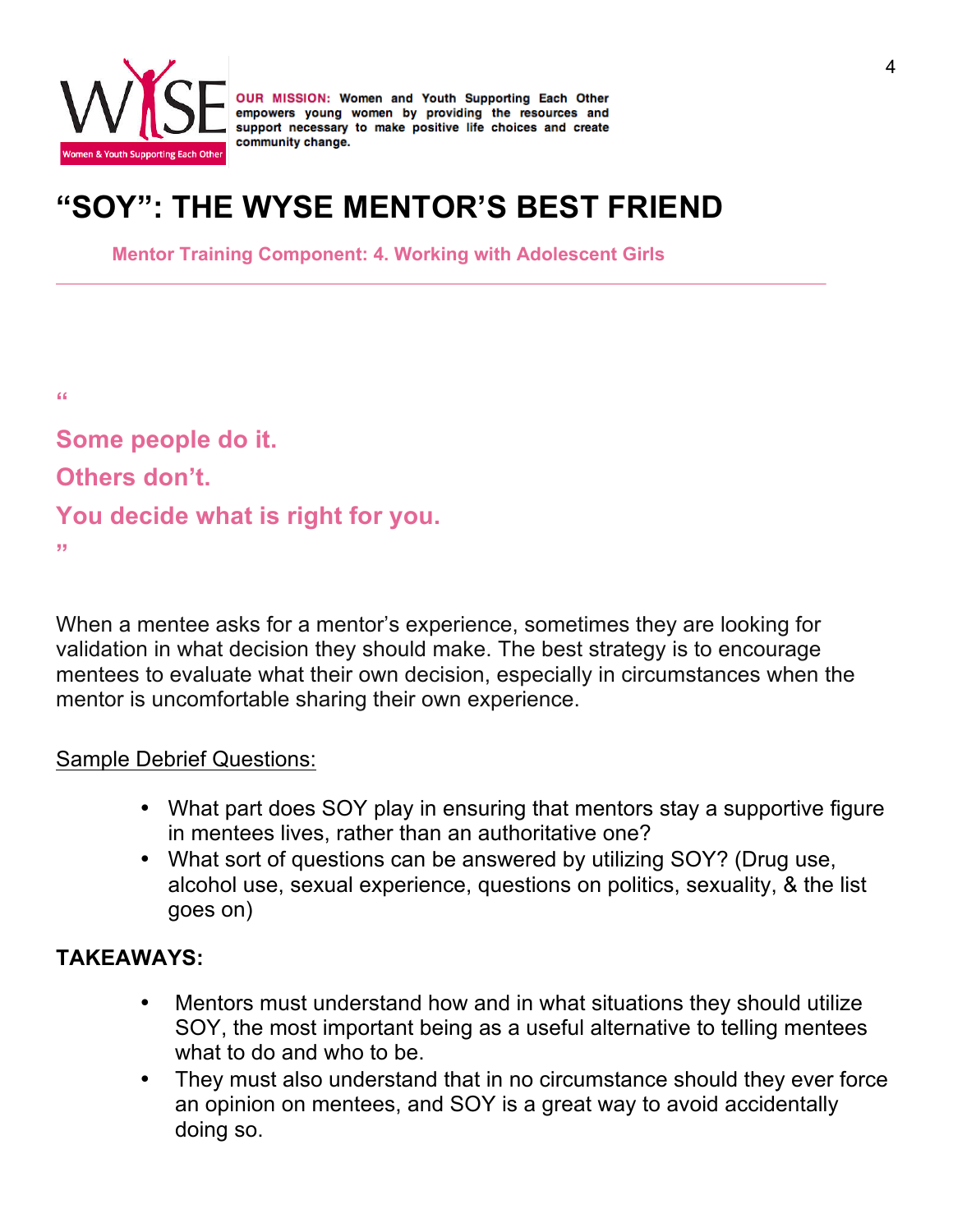

# **EIGHT UNIVERSAL QUESTIONS**

**Mentor Training Component: 4. Working with Adolescent Girls**

**Knowing how to approach these "universal" questions can be helpful when confronted with tricky questions from your mentee. Though real-life questions may not be (and often are not) the same as the examples here, the basic structure, meaning, and approach to finding an answer can be very similar.** 

## **1. "What is true?"**

These questions have one right answer. Try to keep the answer short, sweet, and to the point. If the mentee asks more related questions, continue to answer and always answer truthfully.

*Examples:* "What is an STD?" "What is a condom?" "Can you get pregnant every time you have sex?"

## **2. "What is right?"**

This is a values question, so there is not just one right answer. Be open-minded and have a discussion with her about different values without pushing your own values onto her. You may choose to not tell her your opinions, since this might encourage her to think the same way or discourage her from expressing her own thoughts. Encourage her to consider all of the possible positive and negative aspects of the issue. **Use the "SOY" method when communicating with your mentee. ("Some people do this, other people do that, you decide what is right for you.")** 

*Examples:* "What do you think is the right age for sex?" "Can gay people go to heaven?" "Is it okay for people to live together before they are married?"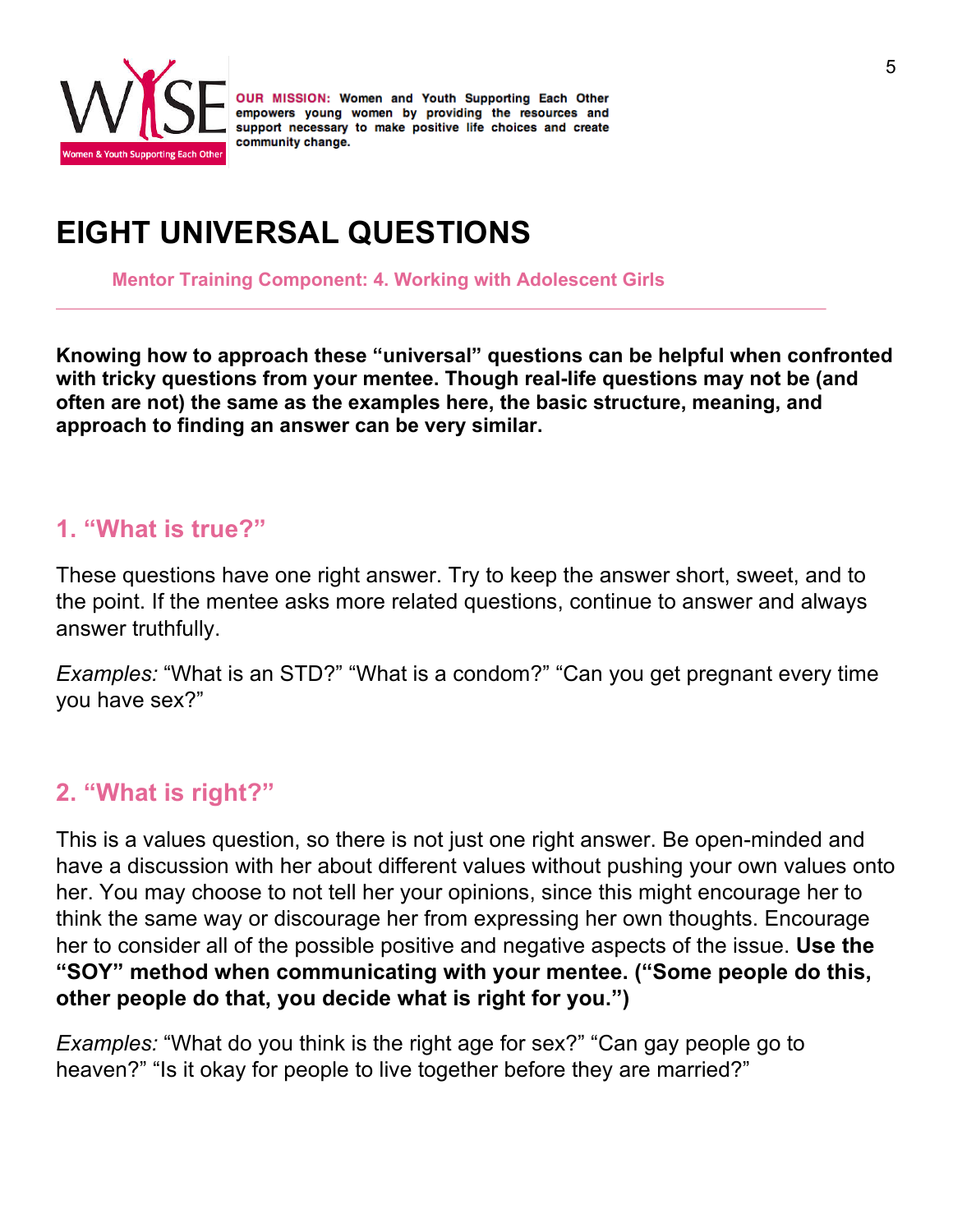

## **3. "Can you please help me figure this out?"**

This is a subset of "What is true" questions, but with some confusion or misinformation. Fill in the missing information or correct false information.

*Examples:* "How does the boy's penis get in the girl's hole if the hole is so small?" "How does a woman have an orgasm?" "How can a girl get pregnant if she's a virgin?"

## **4. "How do people do that?"**

This is usually about sexual behaviors. Identify slang terms and teach the proper terms. Explain answers using these terms and continue to clarify slang or misconceptions.

*Examples:* "What do you do when you give a guy a blow job?" "What happens when a guy 'gets off'?" "What is the difference between making out and kissing?"

## **5. "Am I normal?"**

These questions often sound like "What is true" questions, but a trained ear or someone listening carefully can sense the need for validation. Always be assuring and calm any concerns.

*Examples:* "Do you think many girls masturbate?" "Is it weird that I haven't gotten my period yet?" "If someone thinks another girl is cute, does that mean she's a lesbian?"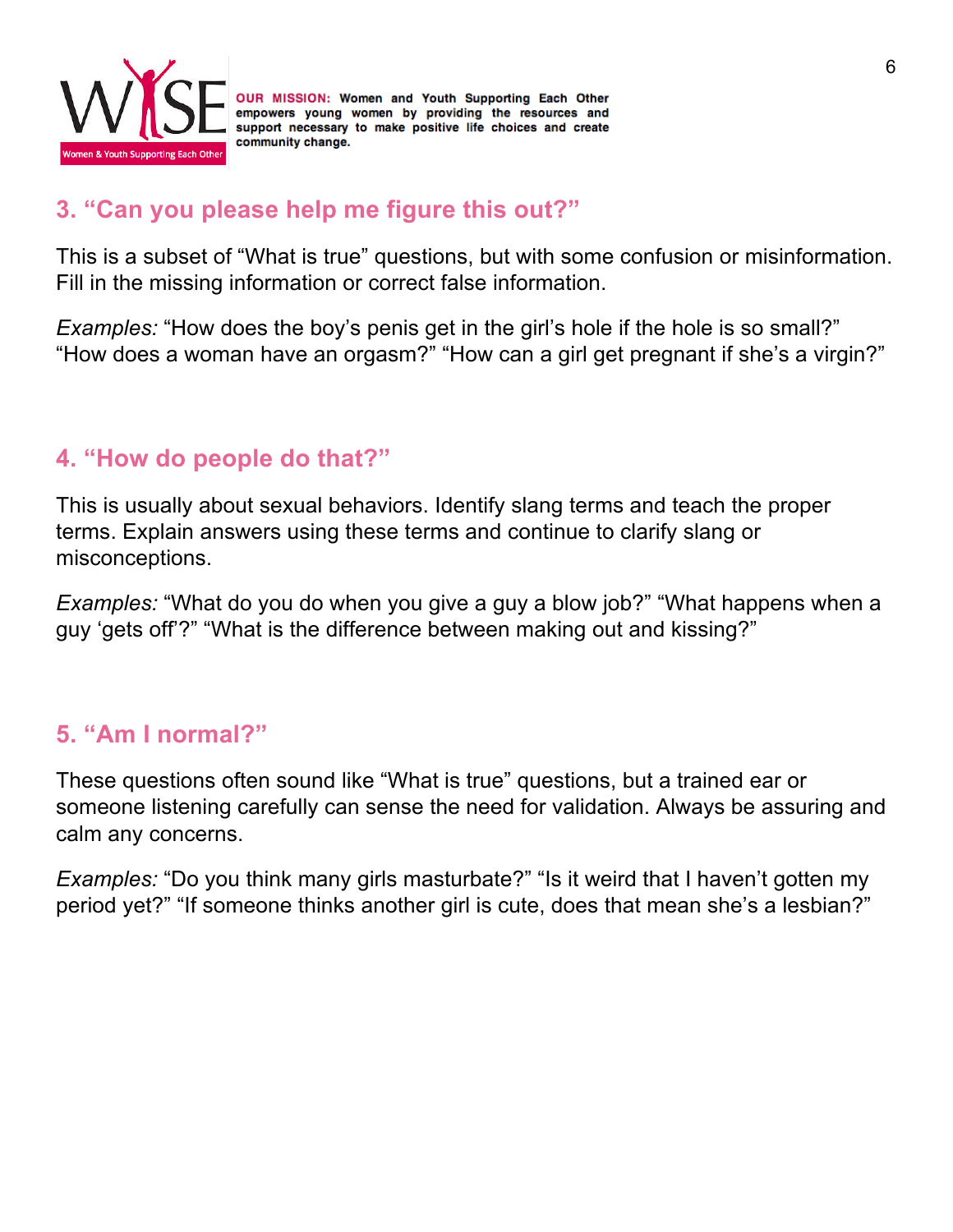

## **6. "Can I trust you? Can I get to you? Will you set and stick to boundaries?"**

These questions are usually asked rather explicitly, perhaps slyly, with giggles, or in a surly tone. You can tell this type of question by how you feel – like you are backed in a corner or put on the spot. These questions are not really about sexuality or a need for information, but are rather about the relationship between you and her. Sometimes these questions are asked out of pure curiosity, but it is good to set limits and answer these questions in a way that takes the focus off of you.

*Examples:* "How old were you when you first had sex?" "Have you ever smoked weed?" "How many people have you had sex with?"

## **7. "Could this hurt me?"**

Present a balance, giving her all of the appropriate information. Fear tactics can easily backfire and they also give mentees the wrong idea about what WYSE's purpose and goals are. Be reassuring, truthful, and stay positive.

*Examples:* "Does an abortion hurt?" "Is it safe to swallow sperm?" "Are condoms really safe?"

## **8. "What should I do?"**

Young women often find themselves in challenging situations and may turn to trusted mentors for advice. Resist the temptation to give advice and instead help guide her to a healthy solution. Help her see all of her options and their consequences in an unbiased manner, and facilitate a healthy, but independent, problem- solving process.

*Examples:* "What should I do if my boyfriend asks me to have sex with him?" "My friend thinks she is pregnant, what should she do?" "I think my brother is doing a lot of drugs...should I do something?"

*Source: Hoffman, Deborah. Sex and Sensibility: The Thinking Parent's Guide to Talking Sense about Sex. Cambridge, MA: Perseus Publishing, 2001.*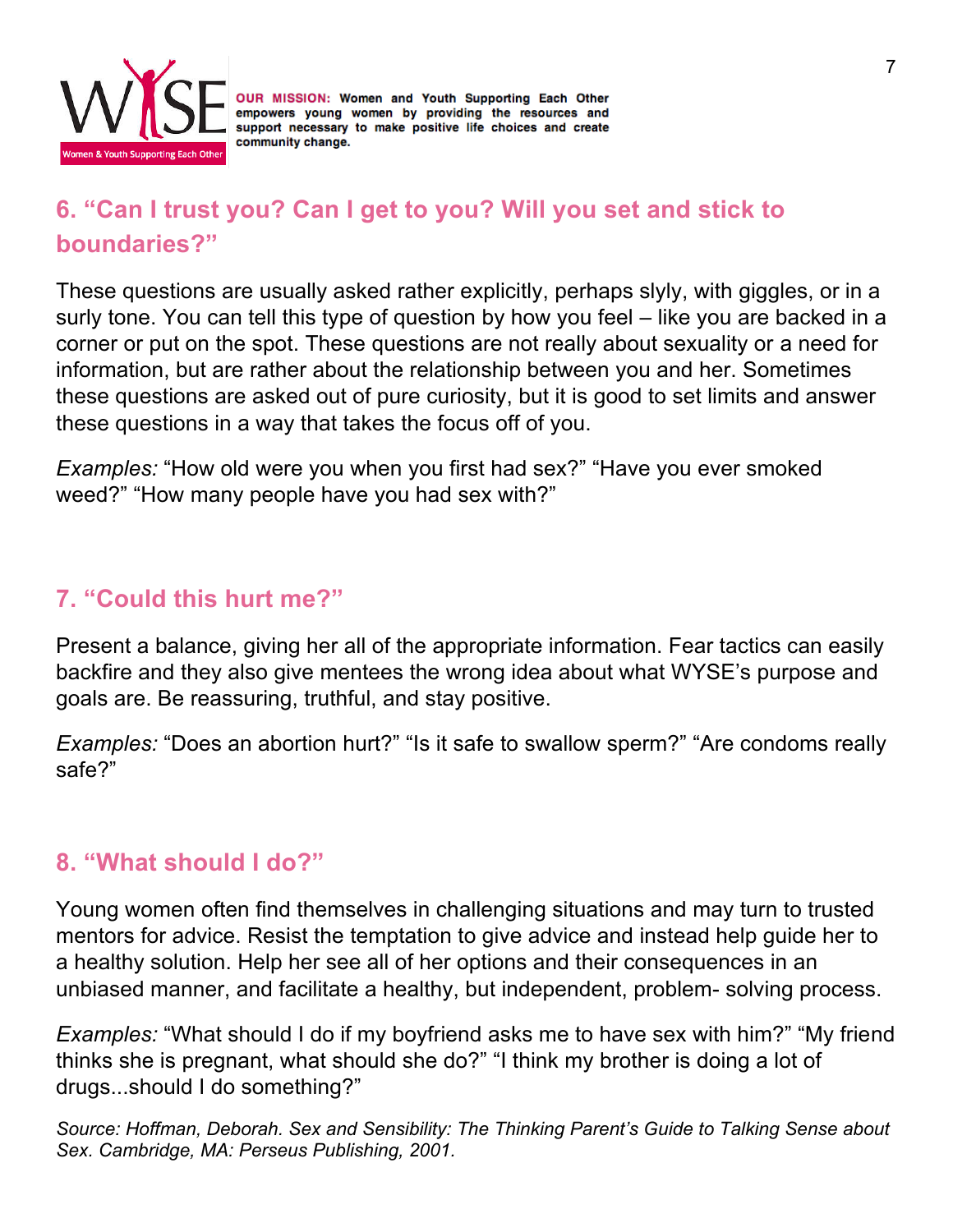

# **ACTIVITY: Middle School Mentality**

**Mentor Training Component: 4. Working with Adolescent Girls**

## **Objectives:**

To get mentors to reflect on their experiences as middle school aged girls Help mentors understand how they should treat their mentees by thinking about how they would've liked to be treated by a mentor when they were in middle school

## **Directions:**

- Put mentors into small groups and think about/discuss what they were like in middle school, the community they had then, how they changed, their significant characteristics during that age, and things that bothered them or made them happy, including and especially how others would treat them at that age.
- After a 10-15-minute small group discussion, come together as a big group and have each group share common themes from their middle school experience.
- ALTERNATIVE ACTIVITY: give mentors sheets of paper, and have them draw themselves in middle school, as well as things that were important to them at that time. Share the drawings as a group, and discuss common themes of the drawings, concerning the priorities of middle school girls.

## **TAKEAWAYS:**

- By reflecting on and discussing their experiences as middle school girls, mentors should be able to understand how they would've liked to have been treated by a mentor – respectfully, honestly, and most importantly, without judgment.
- The importance of the concept, "Some do, others don't, you decide" must be covered thoroughly, especially in reference to the importance of allowing adolescents to become their own person without imposing beliefs or opinions on them.
- Ensure that the concepts referenced in "Important Points for Discussion" are covered and elaborated on.
	- o Importance of not relating to mentees through faking an experience
	- o Utilizing SOY, and never forcing opinions on mentees
	- o Never using condescending tactics, including "I told you so" logic, with mentees.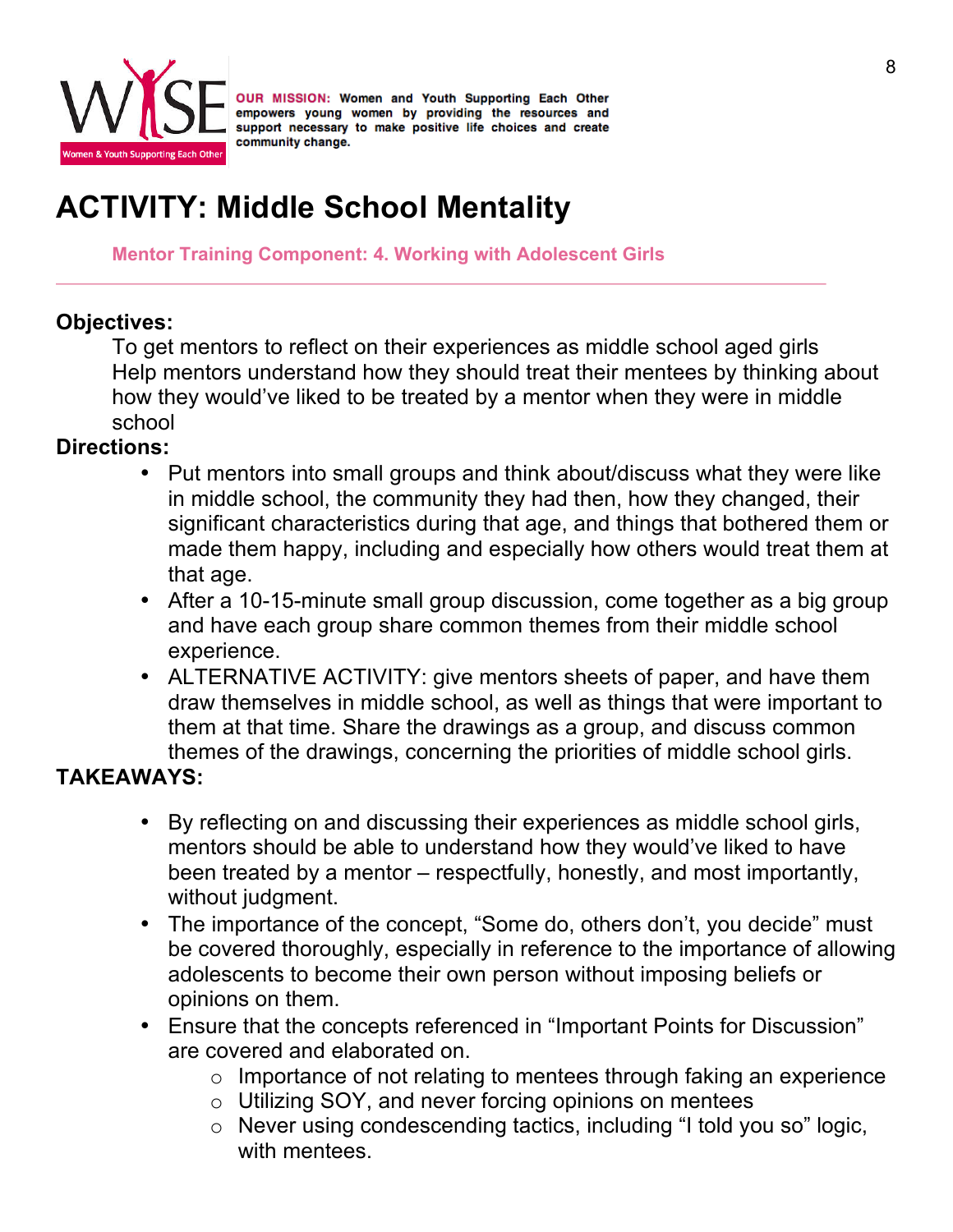

# **ACTIVITY: Mentorship Role Play**

**Mentor Training Component: 4. Working with Adolescent Girls**

**Overview:** Role playing mentorship scenarios is a great exercise to provide mentors with WYSE-specific dilemmas which require them to draw upon their problem solving skills, explore various options for handling difficult situations, and further develop the necessary leadership traits of a successful WYSE mentor.

**Directions:** Divide into small groups (2-3 people in each). Each group will be assigned one (or more, if time permits) of the scenario prompts below. The group must work together to figure out how to best solve the problem at hand (8-10 mins). Then each group must act out their scene for the others, reading aloud their scenario prompt first. After each group acts out their solution, the activity facilitator should debrief with the entire group by asking the following questions:

- What was most difficult about that situation?
- Why did you choose to handle the situation in that way?
- What traits of leadership did you rely on to make your decisions?
- Are there any other options you considered?
- What outside resources did you consider using (e.g. school counselor, WYSE Board, parent, etc.)?

## **EXAMPLE SCENARIOS:**

- 1. You have had your mentee for a few weeks now and one day she comes to session acting kind of strange. Later she tells you that she thinks she might be pregnant. How do you respond to this situation?
- 2. Last semester your mentee really enjoyed weekly sessions and the topics that WYSE was talking about. This semester, sessions revolve heavily around sex, birth control, violence against women, etc. and you've noticed that she seems really uncomfortable while at session. When you try to get her to speak up, she is too shy to participate. How do you handle this situation?
- 3. During the session about violence against women, your mentee who is usually very talkative/upbeat and participates in session – seems very uncomfortable and quiet. After session you two are chatting and she seems like she wants to tell